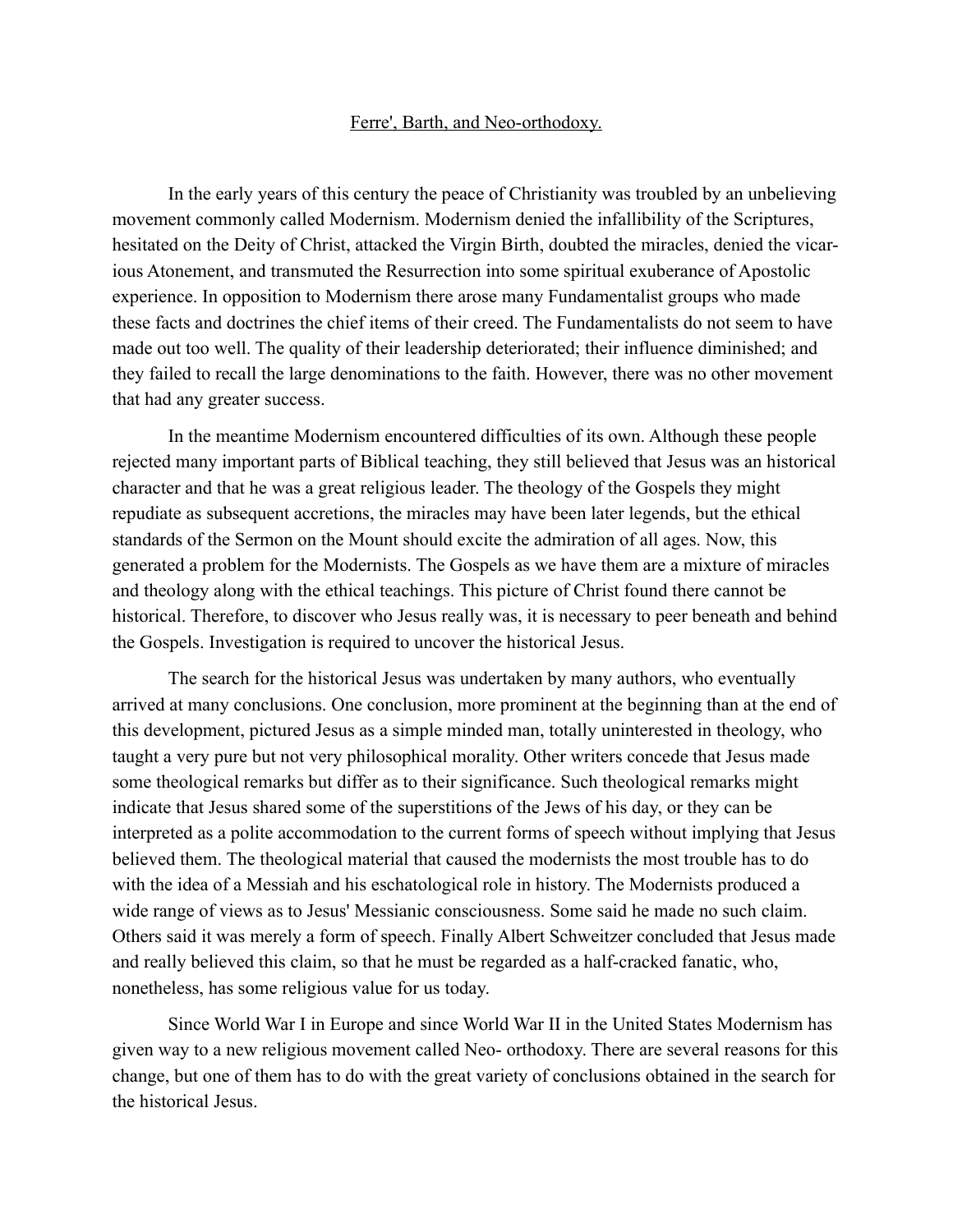According to the Neo-orthodox a religion that must almost daily adjust itself to the shifting results of historical criticism is not a firm enough faith to support modern men engulfed as they are in world wide calamities. Any religion that depends on history is a relativism. What is true today becomes false tomorrow. Even a belief in God cannot survive in this state of mind. Now, the Neo-orthodox profess a firm belief in a transcendent God. Therefore they must find a revelation that is not subject to historical investigation. A religion completely divorced from all historical connections can indeed be found. It would take the form of a set of abstract truths or universal principles, similar to a system of Geometry or to Hegelian Idealism. Such a philosophical system could contain the laws of science and the laws of morality too. But it would contain no dates, no places, no historical events. Such a religion, however, would not be the Christian religion. Yet the Neo-orthodox want to be Christian. This confronts them with a difficult problem. The problem they face is this: How can a revelation, centering in Jesus Christ so as to be a Christian revelation, come from God to man and be applicable to us in our daily lives, without being vitiated by the relativism of historical flux? That is to say, if Jesus Christ actually lived at a certain date in history, and if Christianity is essentially dependent on Jesus Christ, Neo-orthodoxy in its attempt to escape history faces a great problem in trying to show that it is really Christian.

Different Neo-orthodox theologians have attempted to solve this problem in somewhat different ways. Some have been broadly philosophical; others have paid more attention to the details of doctrine. For this morning's address I shall speak on one of each. For my first example I shall choose Nels F. S. Ferre, Professor of Theology at Andover-Newton Theological School.

First, I should like to indicate Dr. Ferre's position on some particular doctrines, and then, second, I wish to indicate how he believes revelation can come from God to man.

Among fundamentalists Dr. Ferre may be known best for his denial of the Virgin Birth and his supposition that the father of Jesus was a German soldier in the Roman army. This is shocking enough, but there is much more. Another instance of Dr. Ferre's rejection of the main doctrines of Christianity has to do with the Atonement. In the same book (page 3lff.) he explains that Jesus is not our High Priest as the epistle to the Hebrews says. "The love of God needs no placating, no offering once and for all to satisfy him." This much is clear, avers the author, from the parable of the prodigal son. "By doctrines insisting on a blood-thirsty God, that is, that he required Jesus' death before he could allow himself to love us, so that he even sent his Son basically to die -- Christian theology effectually denied that God … is naturally and eternally love."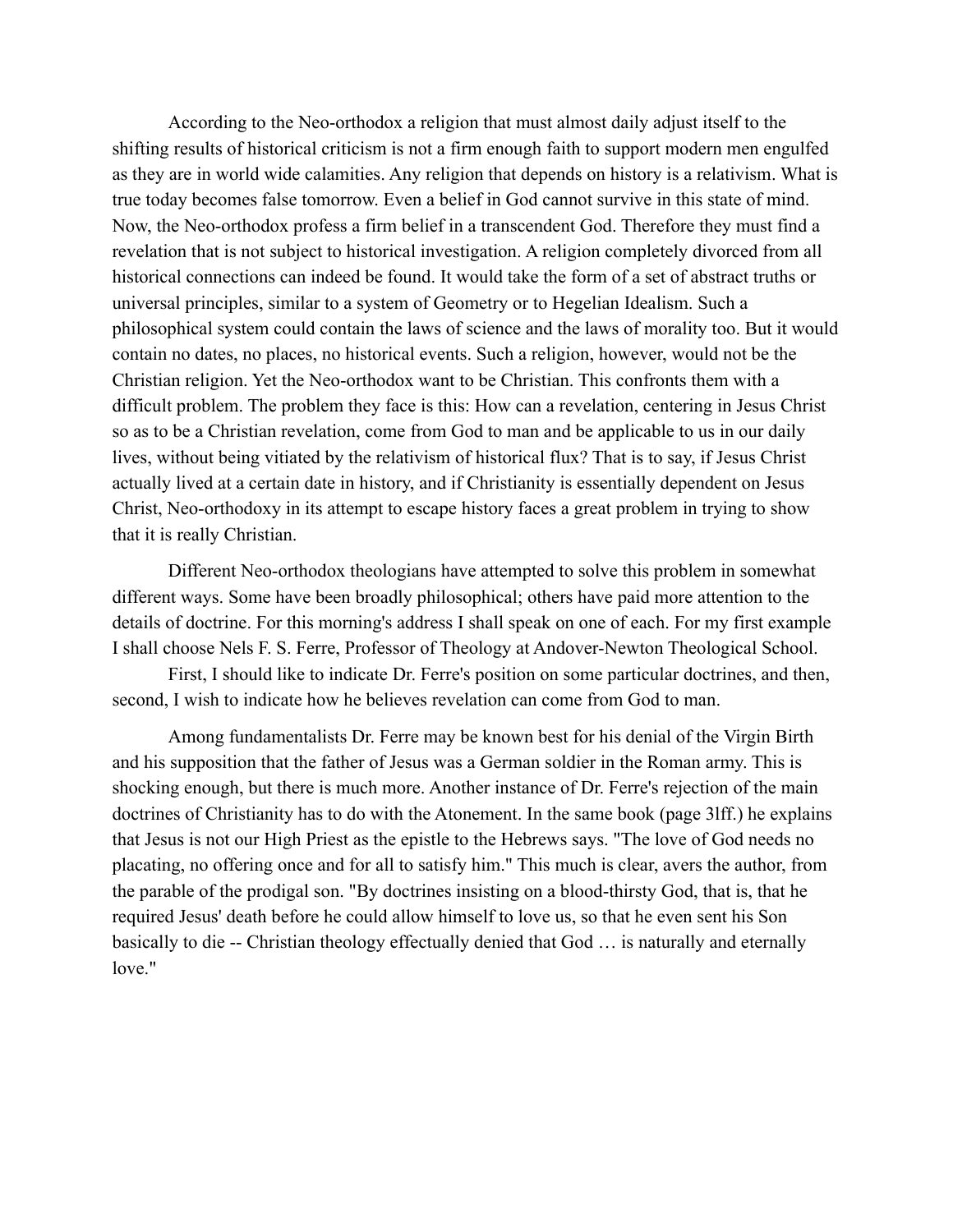No comment need be made on the word "bloodthirsty", but it should be noted how Dr. Ferre distorts historic Christianity to make a point. He represents the Atonement as a doctrine that prevents God from loving us before Jesus died. Such a distortion is a little surprising. Is it not a matter of common knowledge among learned theologians that the Atonement represents God as so loving His elect that He sent His Son to die for them? If God originally had not loved anyone, how could the sending of His Son be explained?

Not only does Dr. Ferre use uncomplimentary language, but he also misquotes the Bible to support his views. In Evil and The Christian Faith (pp. 118, 119) as evidence of universal salvation, he refers to Rom. 11:32 by saying, "God has consigned all men to disobedience that He might have mercy on all."

But this is mistranslation. The verse does not speak of all men. Paul's wording is "them all", which indicates that a certain class of men was intended. Then Dr. Ferre writes, "If one creature is to be eternally tormented, Christ's compassion declares that it were far better that there had been no creation." But in the verse alluded to, Christ made no mention of general creation; nor did he even say that it were better that man had not been created. What he said was that it were better for that man if he had never been born. To say that it would have been better for one man, is not to say that it would have been better absolutely. These are instances of misquotation that should not go unnoticed.

One must seriously ask whether it is good scholarship to attach the name Christian to a new religion that has so little in common with the old Christianity. This question will be accentuated by a study of Dr. Ferre's positive doctrines and his method of arriving at both the assertions and the denials. In any theology, Augustine's or Aquinas', Kierkegaard's or Schleiermacher's, Barth's or Ferre's, method determines the results. Though there may be some value in discussing details, the prior and dominating question is always the question of method.

The traditional method of Christian theology has been the acceptance of the Scriptures as the Word of God. God breathed out His message to the prophets and caused them to write it down; we study their words because God put His words into their mouths. This method Dr. Ferre decisively rejects. "The use of the Bible as the final authority for Christian truth is idolatry." He then continues, "Vehemently Jesus opposed Scribism and Pharisaism because in circumscribing religious authority to the Scriptures and the traditions, they throttled living religion."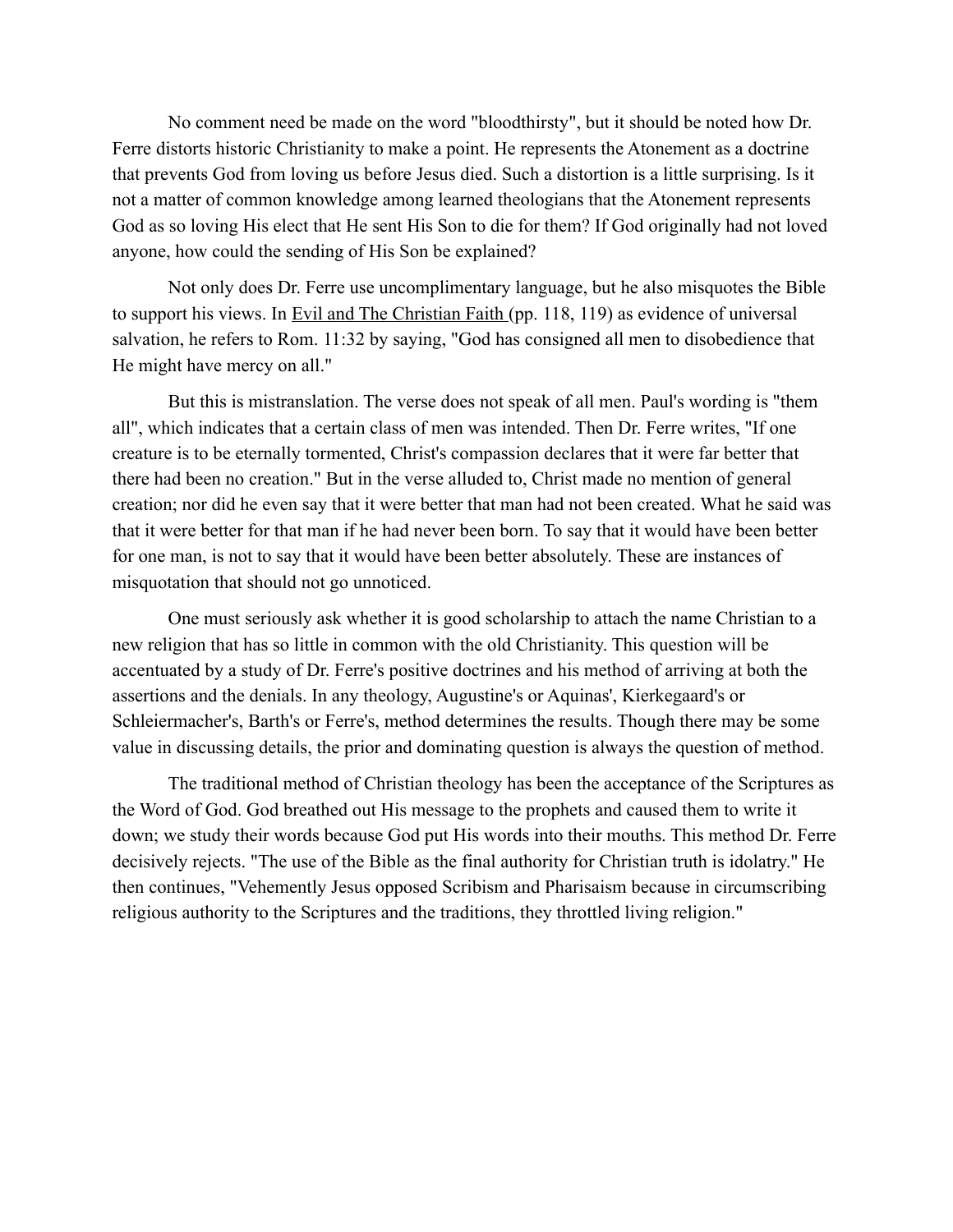Here again we note the distortion previously mentioned. Jesus no doubt opposed Pharisaism, but it was not because they circumscribed religious authority to the Scriptures. Dr. Ferre here joins together what God has put asunder: tradition and Scripture. Jesus rebuked the Pharisees because they transgressed the commandment of God by their tradition and made the commandment of God of none effect by "your tradition, ye hypocrites." Jesus himself maintained that the Scripture cannot be broken; and though it might be said that Moses' words were insufficient, (in the sense that Jesus and the Apostles gave us a fuller revelation, not in the sense that the Old Testament message was insufficient for salvation), Dr. Ferre gives the wrong impression by claiming that Jesus "met frantic opposition as soon as h*e* outspokenly proclaimed that Moses' words were wrong or insufficient." Did not Jesus say, "Had ye believed Moses, ye would have believed me, for he wrote of me; but if ye believe not his writings, how shall ye believe my words?"

If these foregoing items, the Virgin Birth, the Atonement, and the Scriptures, are what Dr. Ferre rejects, we must now ask what does he accept? That is, we want to know not only what particular doctrines he accepts, but more, importantly how he arrives at his doctrines. What is his source of information? What is his theological method? What is his court of last appeal?

This question is not difficult to answer. Dr. Ferre makes it quite clear that his entire position, both what he accepts and what he rejects, depends on his basic concept of God. Whatever agrees with this concept may be included in his religion, but whatever does not agree must be discarded.

What then is his concept of God? For Ferre God is Agape or unlimited love. Love or Agape is not to be interpreted by the Bible. The Bible contains subagapaic themes. Agape is "indiscriminate kindness to all, as illustrated by his giving rain to both the just and the unjust alike, Agape is completely universal." This is Ferre's concept of God and on it he bases his theology.

Let us now examine this concept of God and the method that Dr. Ferre uses. First, any definition or characterization of God requires some opportunity for coming to know God. Where can a man discover anything about God's nature? Christians have historically held that this information is to be found in the Bible. But Dr. Ferre rules out the Bible, even for determining the meaning of Agape. Where then did Dr. Ferre get his information that God is indiscriminate, universal love?

One cannot discover this information in experience. Nature and history may treat all men indiscriminately, but they do not treat all men with kindness. The lives of some persons and some nations are harsh and tragic, while other people live comfortably. Experience therefore does not tell us that God is indiscriminate universal kindness. Where then did Dr. Ferre obtain his information?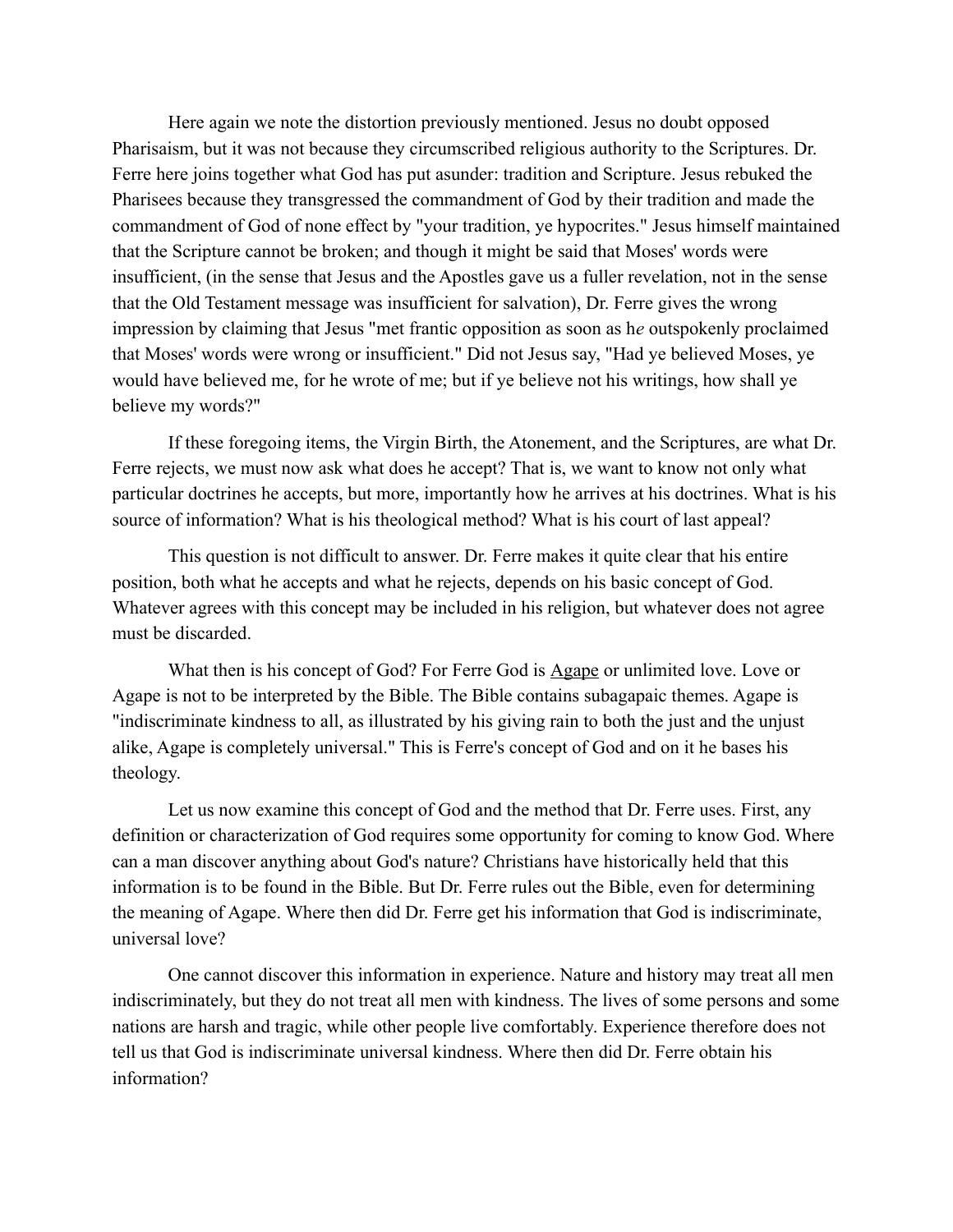I do not think Dr. Ferre can give an intelligible answer to that question. But even if he could, this information would not suffice to construct a view of theology. It would not suffice to give us a set of doctrines.

Perhaps indiscriminate kindness would rule out hell and would guarantee universal salvation, as Dr. Ferre maintains. But he also makes many statements about the Incarnation, the person of Christ, the Trinity, and many other matters, which have no definite relation to universal love. For example, does universal love require the rejection of the Virgin Birth and the acceptance of a German soldier for his father? Does Agape imply that the Persons of the Trinity are operational capacities or that we human beings can never become God? Where did Dr. Ferre get this information if it comes neither from the Bible nor from Agape either?

Whatever Dr. Ferre may think, the central motif of the Bible is not indiscriminate kindness to all people alike, but rather a particular choice of some individuals above all others. There were many idolators living in Ur, but God chose Abraham and caused him to leave his home and his idols for a city whose builder and maker is God.

At best, indiscriminate treatment of all people alike obscures God's love, God's particular electing grace. Certainly it is not true that "A more careful examination of his (Jesus') parables and teachings discloses that the central motif within them is Agape" (ibid. p.57). It is Jesus hmself, not Paul or anyone else, who has the most to say about hell, outer darkness, gnashing of teeth, the worm that dieth not, and the fire that is not quenched. It is Jesus who talks about a doom that makes the fate of Sodom and Gomorrah seem tolerable. As for the parable, the wicked tenant farmers were to be ground to powder under a mighty stone; the foolish virgins were excluded from the feast -- they did not even get in late; the man with the one talent was cast out; the goats on his left hand will be sent away into everlasting punishment. It takes remarkable blindness to see Jesus as a teacher of indiscriminate kindness and universal salvation.

Presumably Dr. Ferre wishes to escape these strictures by claiming that we cannot depend on "any fanciful ipsissima verba" of Jesus; by claiming too that Jesus Himself was inconsistent (ibid. p.60); that the disciples misunderstood Him; that Jesus' vitriolic denunciation of the Pharisees is not an "authentic report in detail" (p.83); and that "we cannot know the historic Jesus" (ibid. p.S8). But on these conditions it cannot possibly be true that "The final result is a reliable, general picture" (p.S7) of Agape or of anything else whatever.

The Jesus whom Dr. Ferre portrays is found nowhere in the Bible. If the Gospels are accurate, Dr. Ferre's Jesus is proved to be an arbitrary construction, based on no literary, historical, exegetical, or objective evidence. If, on the other hand, the Gospels are as defective as he says they are, nothing reliable is obtainable. In either case it seems foolish to talk about Biblical support for Agape theology. The wisest thing to do is to use a different method and accept a different religion; to wit, the Biblical religion of verbal revelation, and its name is Christianity.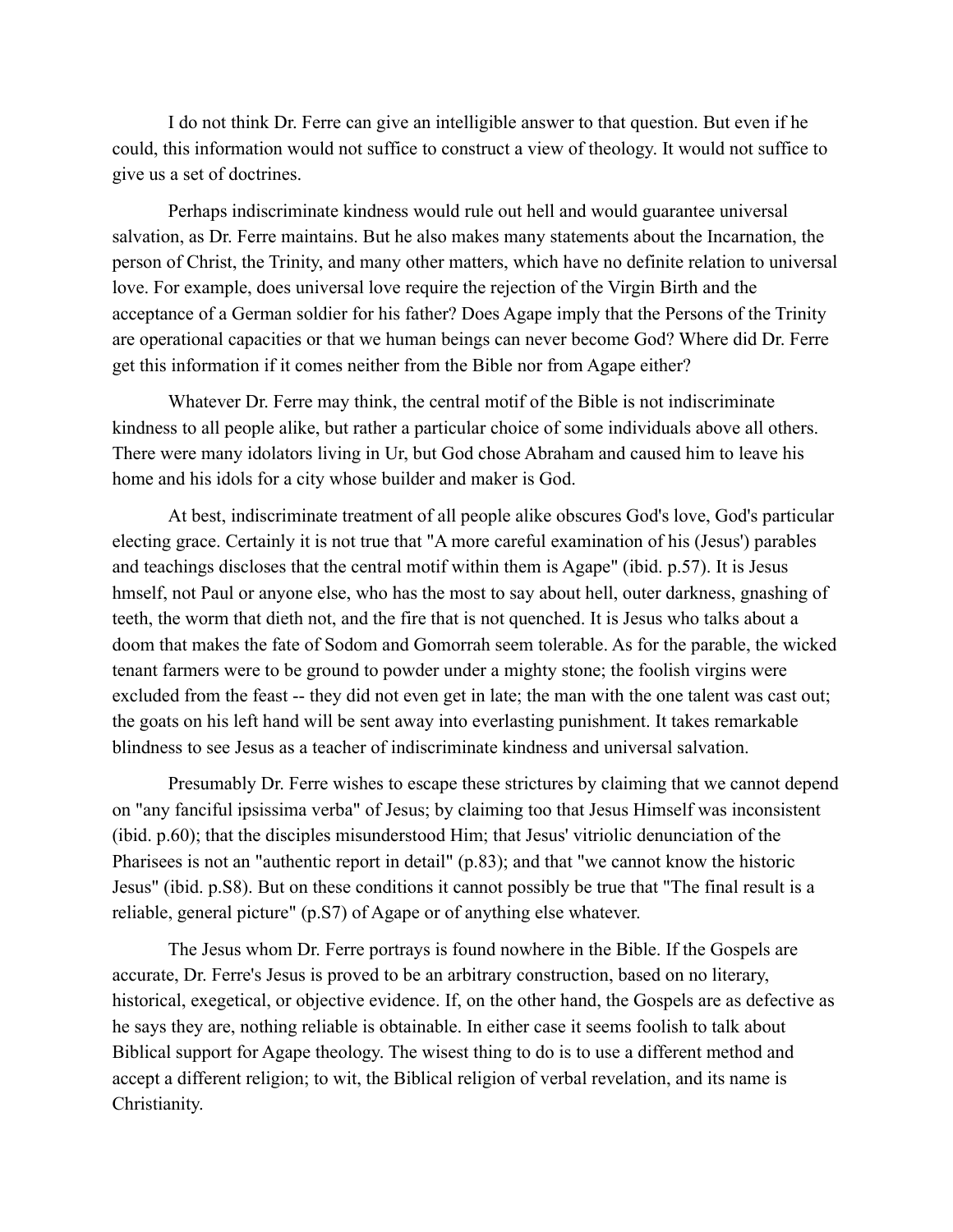Dr. Ferre is one example of Neo-orthodoxy. Now, for a second exampIe I should like to select a very different sort of theologian. Whereas Dr. Ferre rejected the Deity of Christ, his Virgin Birth and the sinlessness of his life, this second gentleman accepts, or at least seems to accept them all. Listen, if you please, to some of the things he has written.

Speaking of Jesus and the New Testament phrase 'Jesus is Lord', he writes "This man is the Jehovah of the Old Testament, is the Creator, is God himself" [D.O. p.85]. And on a later page he again says "Jesus Christ is God himself" [D.O. p.96-97]. Is this not a sufficiently clear assertion of the Deity of Christ?

Then concerning the Atonement, he writes: "The Son of God knew no sin … But … God could - and not only could, but did- … make him to be sin for our sakes, to become ... the victim of his own condemnation and punishment … Where we the unjust should stand, he the just now stands … By his blood Jesus Christ has justified us … .The fact that it was God's Son, that it was God himself, who took our place on Golgotha and thereby freed us from the divine anger and judgment, reveals first the full implication of the wrath of God, of his condemning and punishing justice." [C.D. II; 397-398].

Does not this quotation express the vicarious atonement by the blood of Christ? It repeats the assertion of his Deity. It says that Christ bore our penalty and that he justified us. All this sounds very orthodox.

Next, concerning the resurrection he says, "If Jesus Christ has not risen, … visibly and corporally risen from the dead, then he has not revealed himself as the Son of God … In that case the whole Christian Church is based on an illusion … And our knowledge is no dream, but

the truth, and the fact that we have received that knowledge rests entirely on the Easter message literally understood," (K.G. p.87).

When in these days some ministers and theologians refuse to assert the resurrection, when they say that something must have happened but they don't know what it was, when they hem and haw and balk at the empty tomb, it is indeed refreshing to hear a great theologian basing our knowledge and the existence of the Church on the Easter message "literally understood".

Who is this great theologian? These quotations are all taken from the founder and originator of Neo-orthodoxy, Karl Barth himself. In the light of these quotations can we not say that in addition to being a great theologian, he is also an orthodox theologian? Should we not rejoice that he opposes the denials and unbelief of modernism and has called the Church back to the true faith?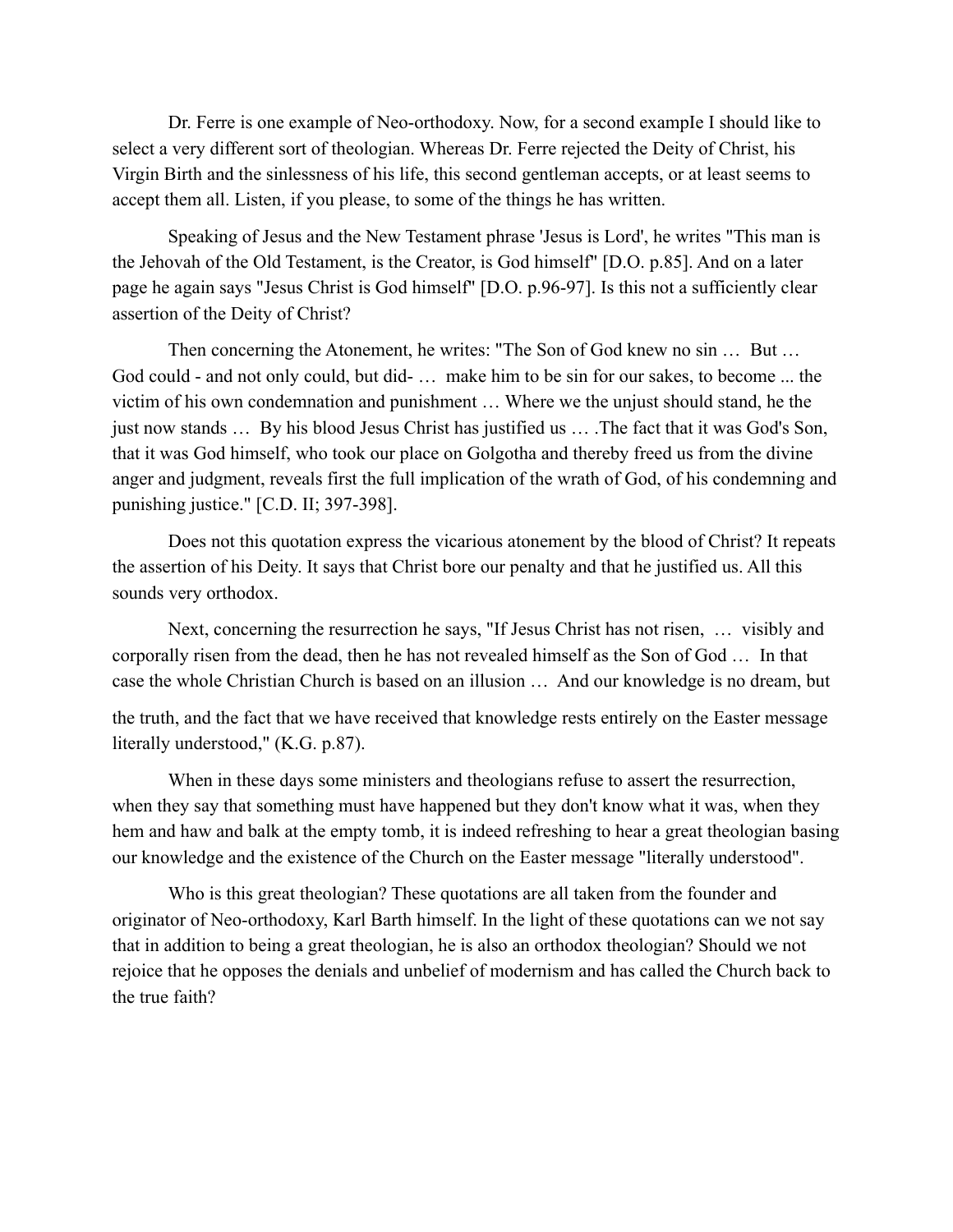Undoubtedly we should rejoice when a man, educated under the influence of modernistic, socialistic unbelief, accepts the Deity of Christ, the Virgin Birth, the Atonement, and the Resurrection. That is, we should rejoice if he really does accept these doctrines and does not deny them on some other page of his voluminous writings. Therefore we are interested in Karl Barth's complete system of theology. Is his theology orthodox? If so, why is it called Neoorthodox? Now, the Neo-orthodox movement as a whole includes men like Dr. Ferre. Why is Barth often considered the founder of this obviously unorthodox religion? Then there is Emil Brunner, who probably accepts more Christian doctrine than Ferre', but less than Barth. What finally shall we do with Tillich, who replaces God with The Ground of All Being? How can these differing theologians all be collected into one religious movement?

The answer to this puzzling question depends mainly on their common opposition to modernism. They all rejected the superficial optimism of nineteenth century liberalism. They no longer viewed man as essentially good. The terrible wars of the twentieth century impressed them with the reality of evil, and they recognized that man could not save himself. Man needed God.

However, none of this means that they were willing to accept the Biblically based theology of Calvin and Knox. These men, whether more conservative as Barth, or more radical as in the cases of Ferre' and Tillich, have a principle of religious authority that differs from the position of the Protestant Reformers. Luther and Calvin based their theology on the Bible understood as the infallible Word of God. The Neo-orthodox build on a different foundation.

We have already seen how Dr. Ferre builds his theology on a subjective concept of Agape, which he admits is not identical with what the Bible teaches about God. Barth's foundation is somewhat better; it is not so entirely subjective; but we shall find, after examining it, that it leaves us with some unresolved problems.

In the first place it must be said that Barth has a higher opinion of the Scriptures than does Dr. Ferre'. Phrases such as, "according to the revelation attested by the Holy Scriptures", occur with some frequency. In his volume on Protestant Thought from Rousseau to Ritschl (p.146) he apparently expresses his own view by saying "The Holy Scriptures are the authoritative document for the historical truth which to the Church is identical with revelation."

Although these statements seem superficially to tend toward the infallibility of Scripture, it is more than clear that Barth does not accept infallibility. For example he says that the Bible is a human document and criticism will clarify the human form of its witness to Christ (K.G. 66ff). Indeed, for Barth God's revelation is not the Bible, but Jesus Christ. The Bible is but a witness to or attestation of Jesus Christ. Jesus Christ is God's revelation; other revelations lack final authority (DO. 83). In one place he contrasts Easter morning with the later apostolic "echo" in the Bible (WG. 31). The Bible is "a human document like any other and can lay no a priori dogmatic claim to special attention" (WG 60).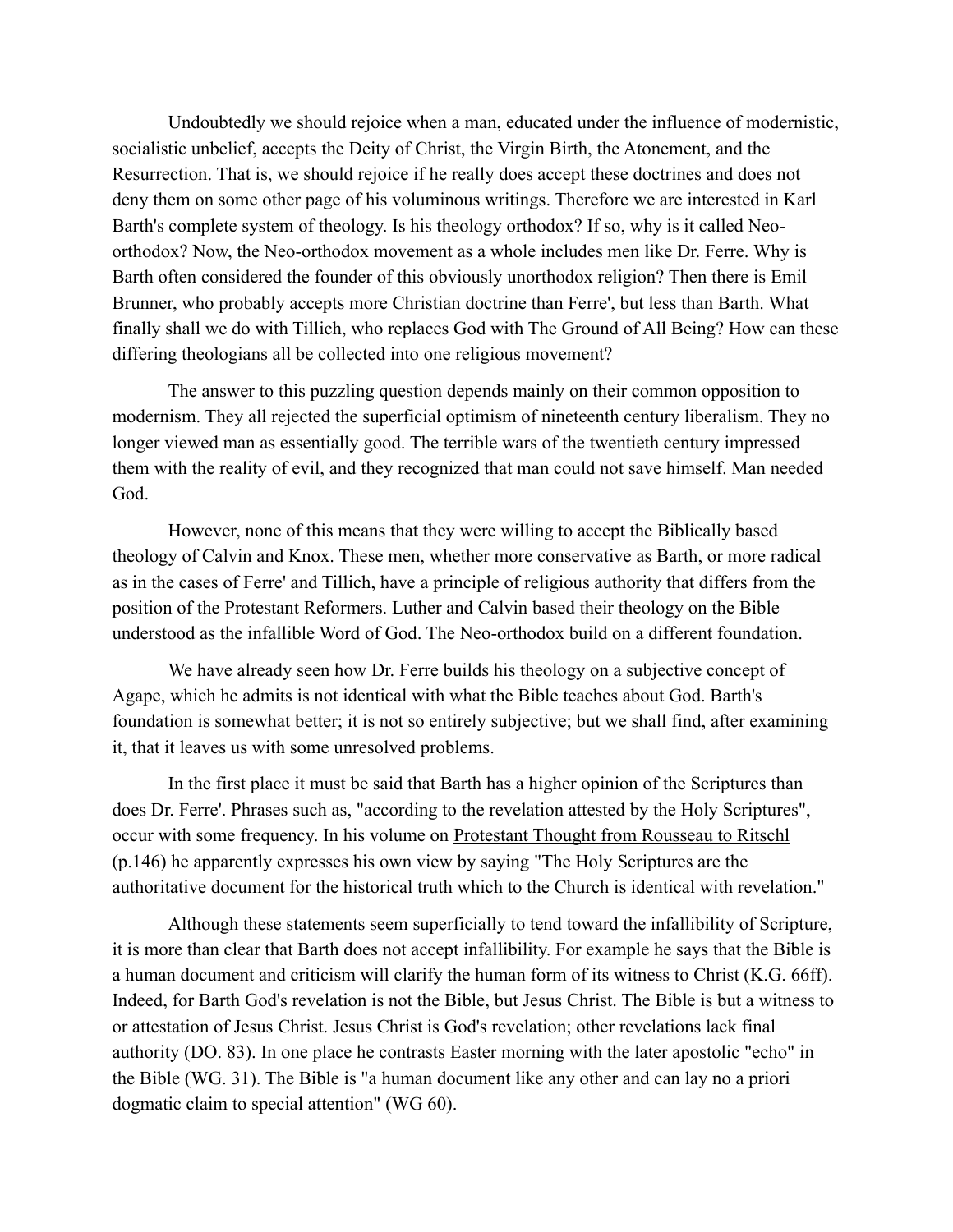In the sixties, presumably in an effort to win evangelical support for Barth, Professor Marcus Barth of the University of Chicago, Karl Barth's son, wrote a letter protesting what he considered to be a misrepresentation of his father in Christianity Today. Possibly he had in mind one of my signed articles or an unsigned editorial. This is what he said: "Do you realize that my father has never said, either in his Dogmatics or in the Panel Discussions in Chicago, that the Bible does err? Christianity Today always gave the impression as if in so many words he had said precisely this."

To this accusation of inaccuracy, a correspondent, Mr. John K. Mickelson of Liverpool N.Y., in Christianity Today, Oct. 12,1962, p.22, replied and quoted Church Dogmatics I 2., pp.528-529 "The prophets and apostles as such, even in their office, … were real historical men as we are, and … actually guilty of error in their spoken and written word."

Conservative scholars are not always inaccurate as the liberals often suppose.

At best Barth will accept the "main assertions" of the Bible, but not other assertions that are either false, trivial, irrelevant, or inconsistent. This view of the Bible, however, poses an insoluble problem for Neo-orthodoxy. We who believe that the Bible is the Word of God and therefore inerrant in the autographs do not face this problem. But Neo-orthodoxy cannot avoid it. The problem is this: how can one distinguish between a main assertion which we must accept and a trivial or irrelevant passage which we need not accept? Or, the question may be reworded: if two passages in the Bible are inconsistent with each other, which is the one that demands our credence?

For example, Barth appeals to Col. 1:19 to support his contention that salvation is universal and that there is no hell. Col. 1:19 therefore must be one of the main assertions in the Bible. But then it obviously follows that the dozen or so statements in which Jesus himself tells us that there really is a hell cannot be main assertions of Scripture.

Furthermore, if there are contradictions in Scripture, if Jesus teaches hell and Paul denies hell, why should we believe Paul and discredit Jesus rather than believe Jesus and ignore Paul?

This difficulty needs a little more emphasis. Obviously the Bible is not itself authoritative for the man who accepts some of it and rejects the rest. When a person decides that the Bible is wrong, either on a major doctrinal matter or on a trivial geographical detail, he is using some criterion or authority other than the Bible itself. Similarly in accepting some doctrine, for example, justification by faith, such a person cannot accept it on the Bible's own authority, for he must use another criterion by which to conclude that in this particular the Bible happens to be right. But he can never accept anything on the Bible's own say-so. Then the question arises, How could anyone know that this external criterion is correct?